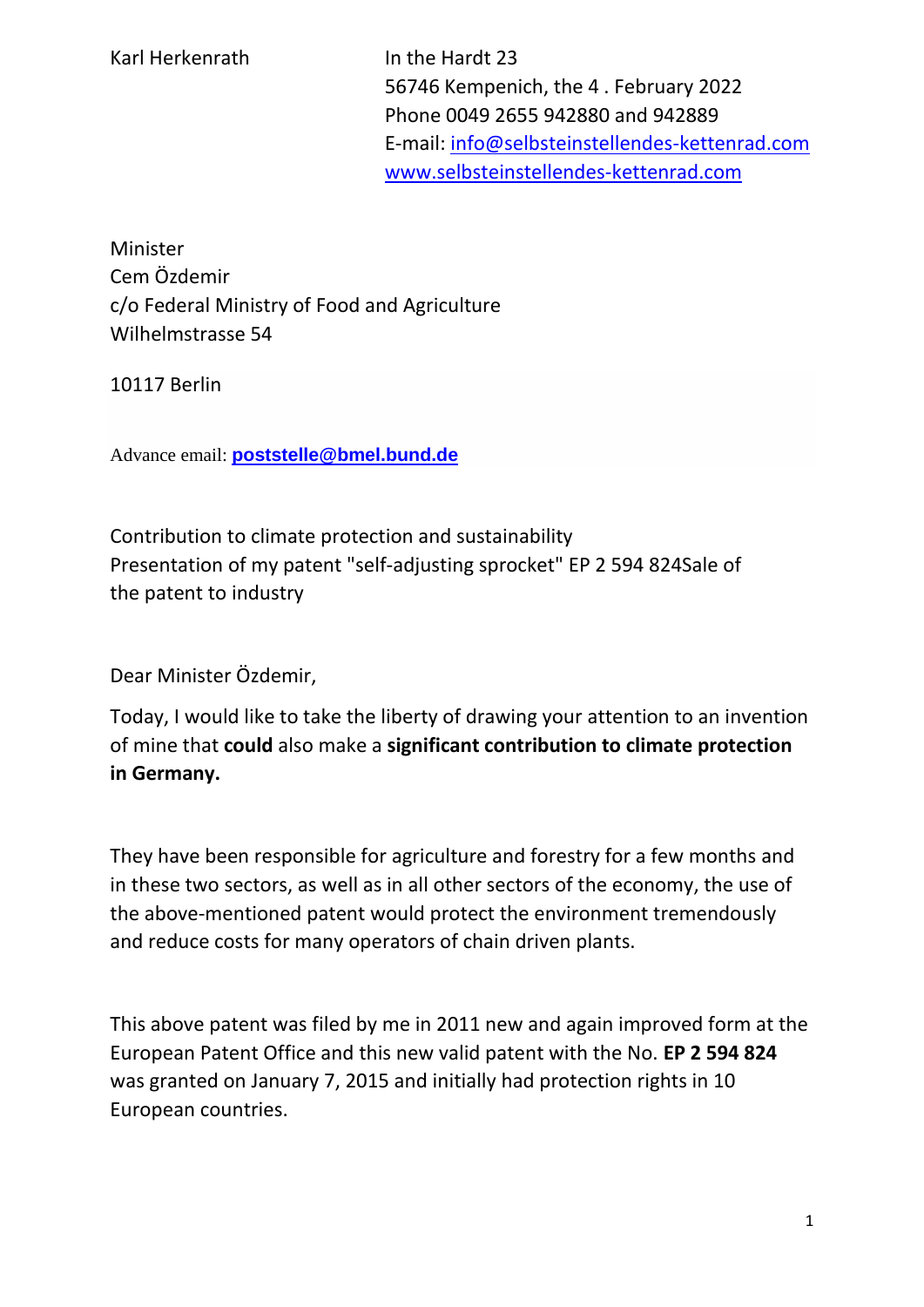

The predecessor patent has been known to the German chain industry for more than 20 years, since I applied for this first patent back in 1993, at that time as an employee of PWH, later Thyssen-Krupp.

The patent rights were transferred to me by Thyssen Krupp in 1996 and I subsequently "ran my feet off" to offer this patent to the German chain industry, which was also interested in licenses several times, but quickly abandoned the idea of building this "self-adjusting sprocket" after a two-year trial on a chain simulator at the Ketten Wulf company in Eslohe in the Sauerland region showed that there was **already a 30% reduction in wear after these two years. The** trial was then immediately discontinued and gradually they also "cheated" their way out of the license agreement previously concluded with me.

There is an investigation report about this 2-year trial, but unfortunately, I am not allowed to publish it, because the company Ketten Wulf had sued me for injunction, because the results of the investigation report should not be accessible to the public.

I would be happy to present the patent to you in person in Berlin. On this occasion, you can then of course also take a look at the investigation report.

**Before the start of this two-year trial at the Ketten Wulf company,** I had found a courageous engineer from the then Koch company in Wadgassen, who installed two of these self-adjusting sprockets in a new gantry scraper at the Ensdorf power plant in the Saarland.

Without my invention, the power plant would have had a problem at the time with the approval for the new gantry scraper, because in addition to the reduction in wear, another important aspect turned out to be that the noise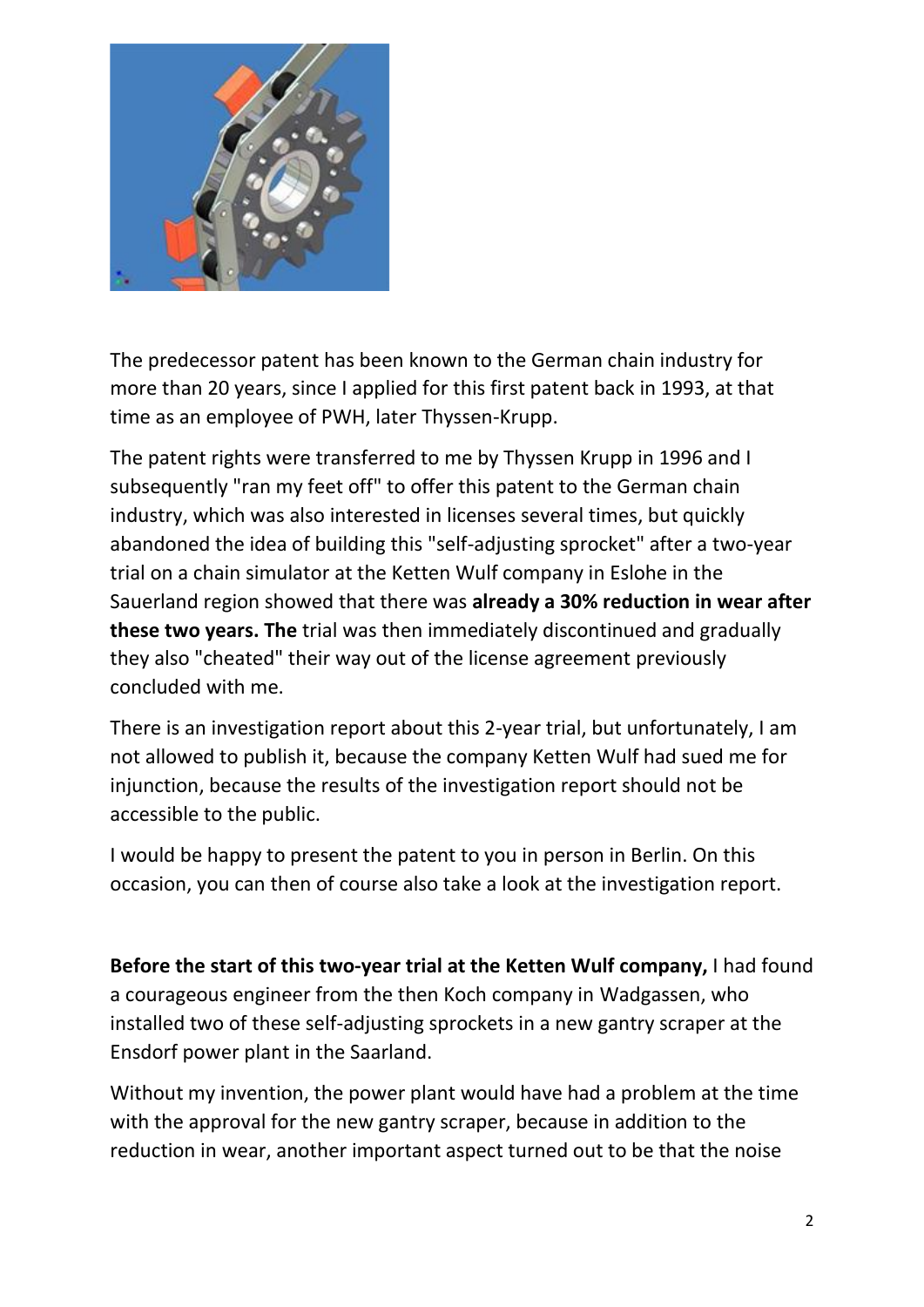level could also be greatly reduced, which was very important in Ensdorf because of a nearby residential area.

All conventionally manufactured chains are subject to high wear, since after just a few years the load on the chain is always on the first tooth of the sprocket, which is worn out as a result and the chain together with the sprocket has to be replaced, which is associated with high costs for the new chain and with considerable downtimes of the equipment.

The peculiarity of this self-adjusting sprocket is that on this sprocket ALL the teeth are involved in the transmission of power to the chain, thus distributing the load on the individual teeth and the chain.

The reason is that the teeth of this sprocket are movable, whereas in a conventional sprocket the teeth are rigid and after a certain time due to this wear only the first tooth carries the entire load of the chain, so that the chain must be replaced already for safety reasons.

16



## Beanspruchung aus Punktberührung

Karl Herkenrath Diagramm.xls

This means that all the teeth of the sprocket are equally loaded by the selfadjusting sprocket I invented. This leads to the fact that the chain, which is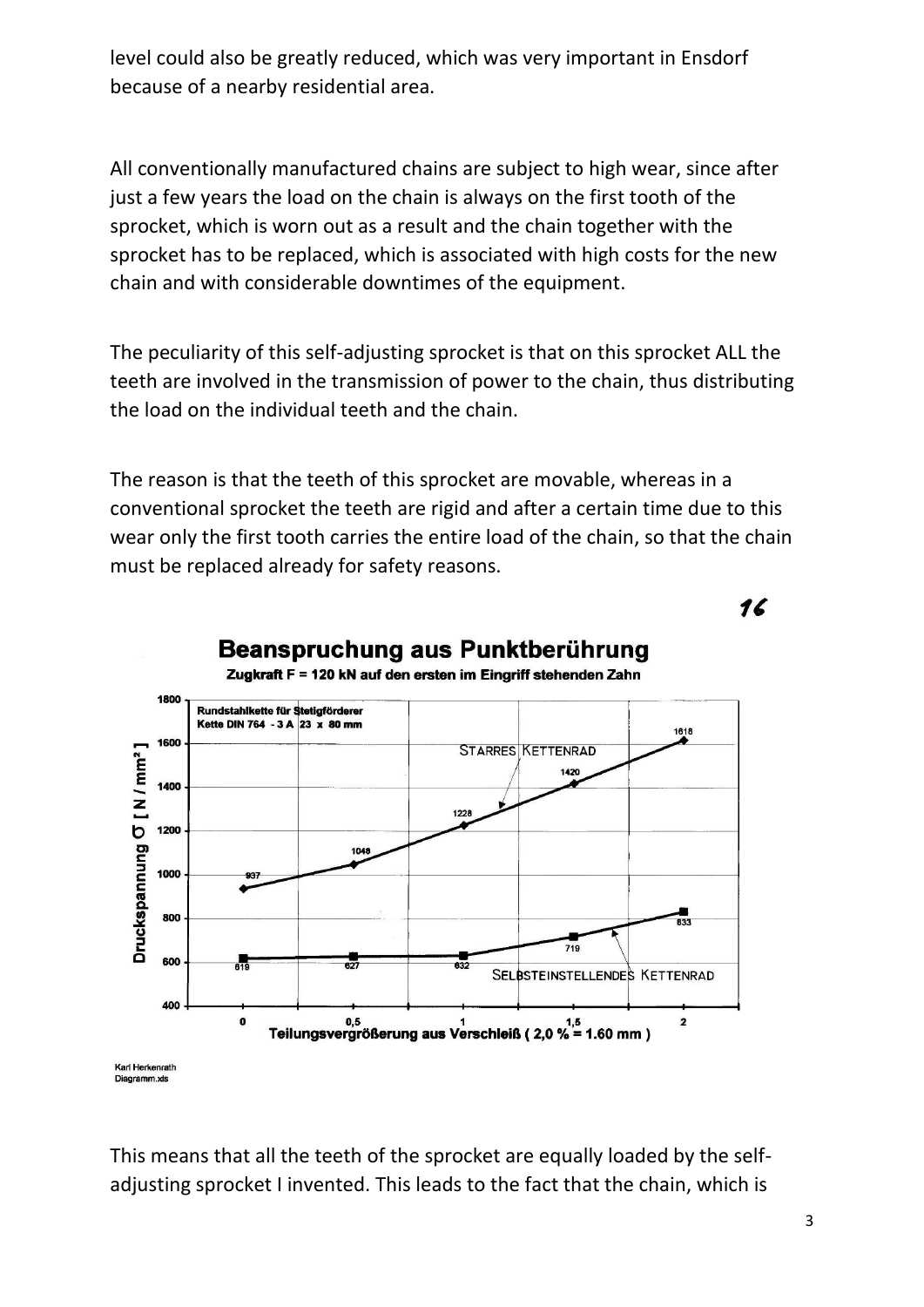manufactured depending upon size with a very high financial and labor expenditure, lasts substantially longer, since it is not so strongly loaded by the movable teeth of the chain wheel.

I have written a book about the "self-adjusting sprocket" with the title: "Inventor with long breath", which you can buy at Amazon or download as a PDF file for free from my homepage.

## **[" Book: "Erfinder mit langem Atem" as PDF-file \(German\)](https://selbsteinstellendes-kettenrad.com/downloads/Erfinder-mit-langem-Atem---ebook-mit-Rueckseite.pdf) [" Book: "Inventor with long breath" as PDF-file \(English\)](https://selbsteinstellendes-kettenrad.com/downloads/Erfinder-mit-langem-Atem---Englisch.pdf)**

On YouTube, I posted a movie about this "self-adjusting sprocket" a few months ago:

## **[" Movies on YouTube in different languages](https://www.selbsteinstellendes-kettenrad.com/yt.php)**

## **NO CHAIN WITHOUT SPROCKET**

As I said, the patent EP 2 594 824 initially had protection rights in 10 European countries. Since it was my ambition from the beginning that as many operators as possible could benefit from this cost-saving and environmentally friendly patent, I have gradually relinquished 9 of the property rights, so that **Germany is now the only country in the whole world that can NOT use this patent,**  because it is still protected here.

My daily look at the statistics on my homepage shows me that the patent is now known in well over 210 countries and is also being built there, since it is only patented in Germany and may neither be built nor used here.

Today, as our new Minister of Agriculture, I would like to draw your attention to this patent, because it would be a pity and also somehow embarrassing if such a good patent, the advantages of which are immediately understood by virtually every thinking person, could be used anywhere in the world, but not in Germany, even though it was invented here.

The power plant in Ensdorf, where two of these self-adjusting sprockets were used according to the first patent, has been shut down in the meantime, but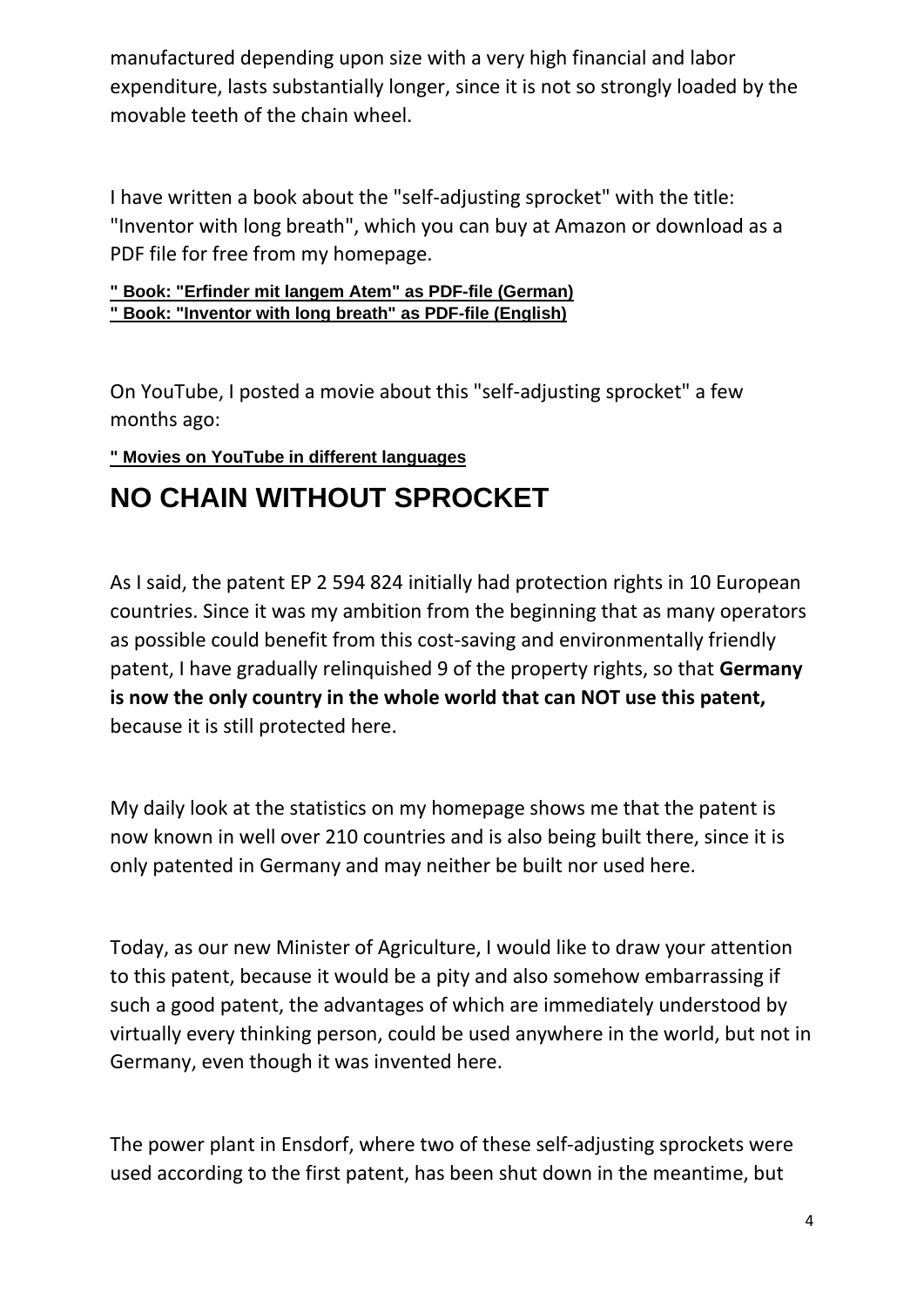what is still **working there is the portal scraper,** in which, according to my research, **the first chain of the company Ketten Wulf installed there in 2001, i.e. almost 2 1years ago !!!, is still working together with two of the selfadjusting sprockets.** Only a few days ago, I took another look at this portal scraper in the Ensdorf power plant.

Finally, I would like to mention that the "self-adjusting sprocket" can, of course, be used in **all chain-driven equipment,** from a **relatively small chain saw to an escalator to large conveyor systems.** 

**AND THE BEST THING ABOUT THE USE OF THIS "SELF-ADJUSTING SPROCKET" IS THE FACT THAT NO INVESTMENT COSTS WOULD BE NECESSARY, THESE SPROCKETS CAN BE BUILT IMMEDIATELY. ALL THAT IS NEEDED HERE IS FOR A HANDFUL OF CHAIN MANUFACTURERS TO MAKE THEIR CONTRIBUTION TO CLIMATE PROTECTION.** 

It goes without saying that manufacturers are not interested in selling less expensive drive chains, conveyor chains, etc., but I think this is a matter for politicians, because the new traffic light coalition has taken up the cause: **No more business as usual.**

I'm curious about that.

I think, especially for the many farmers, silviculturists, etc. in our country, who are struggling with big problems anyway, it would certainly be an advantage if they could use the chains, they use in the various implements considerably longer by using this "self-adjusting sprocket" without having to replace the chain after a few years.

If I should have aroused your interest, I am at your disposal at any time for further information.

I will also inform further ministers of the new traffic light coalition and also of the opposition about my invention, which could contribute just in the today's time apart from the cost saving a substantial contribution to the protection of the environment and set my letters as "open letters" in further films with